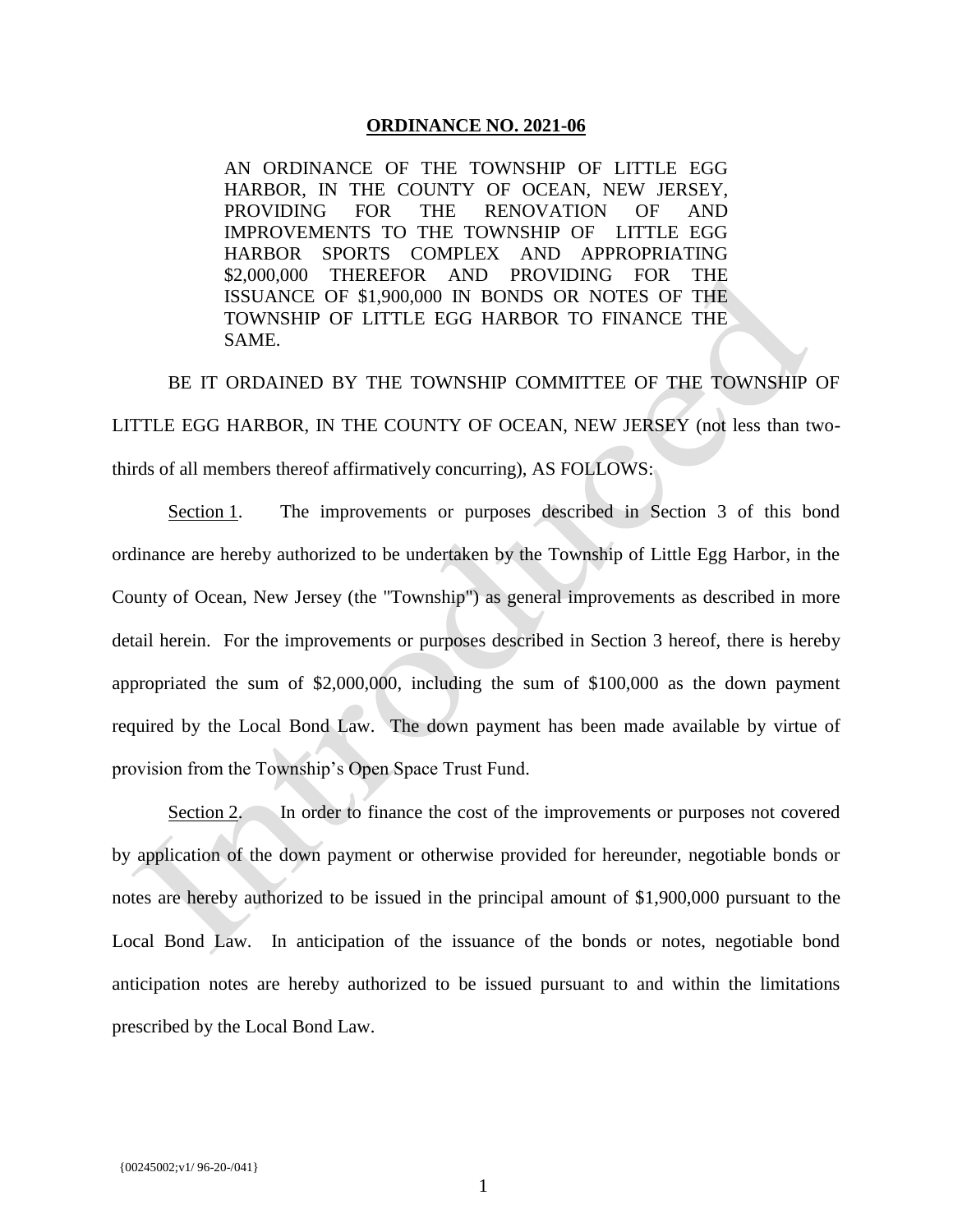Section 3. (a) The improvements hereby authorized to be undertaken consist of the renovation of and improvements to the Township Sports Complex, including, but not limited to, various renovations and improvements to soccer and football fields, together with all purposes necessary, incidental or appurtenant thereto, all as shown on and in accordance with plans, specifications or requisitions therefor on file with or through the Township Chief Financial Officer, as finally approved by the governing body of the Township.

(b) The estimated maximum amount of bonds or notes to be issued for the improvements or purposes is as stated in Section 2 hereof.

(c) The estimated cost of the improvements or purposes is equal to the amount of the appropriation herein made therefor.

Section 4. All bond anticipation notes issued hereunder shall mature at such times as may be determined by the chief financial officer; provided that no note shall mature later than one year from its date. The notes shall bear interest at such rate or rates and be in such form as may be determined by the chief financial officer. The chief financial officer shall determine all matters in connection with notes issued pursuant to this bond ordinance, and the chief financial officer's signature upon the notes shall be conclusive evidence as to all such determinations. All notes issued hereunder may be renewed from time to time subject to the provisions of N.J.S.A. 40A:2-8.1. The chief financial officer is hereby authorized to sell part or all of the notes from time to time, at not less than par and accrued interest, at public or private sale and to deliver them to the purchasers thereof upon receipt of payment of the purchase price plus accrued interest from their dates to the date of delivery thereof. The chief financial officer is directed to report in writing to the governing body at the meeting next succeeding the date when any sale or delivery of the notes pursuant to this bond ordinance is made. Such report must include the amount, the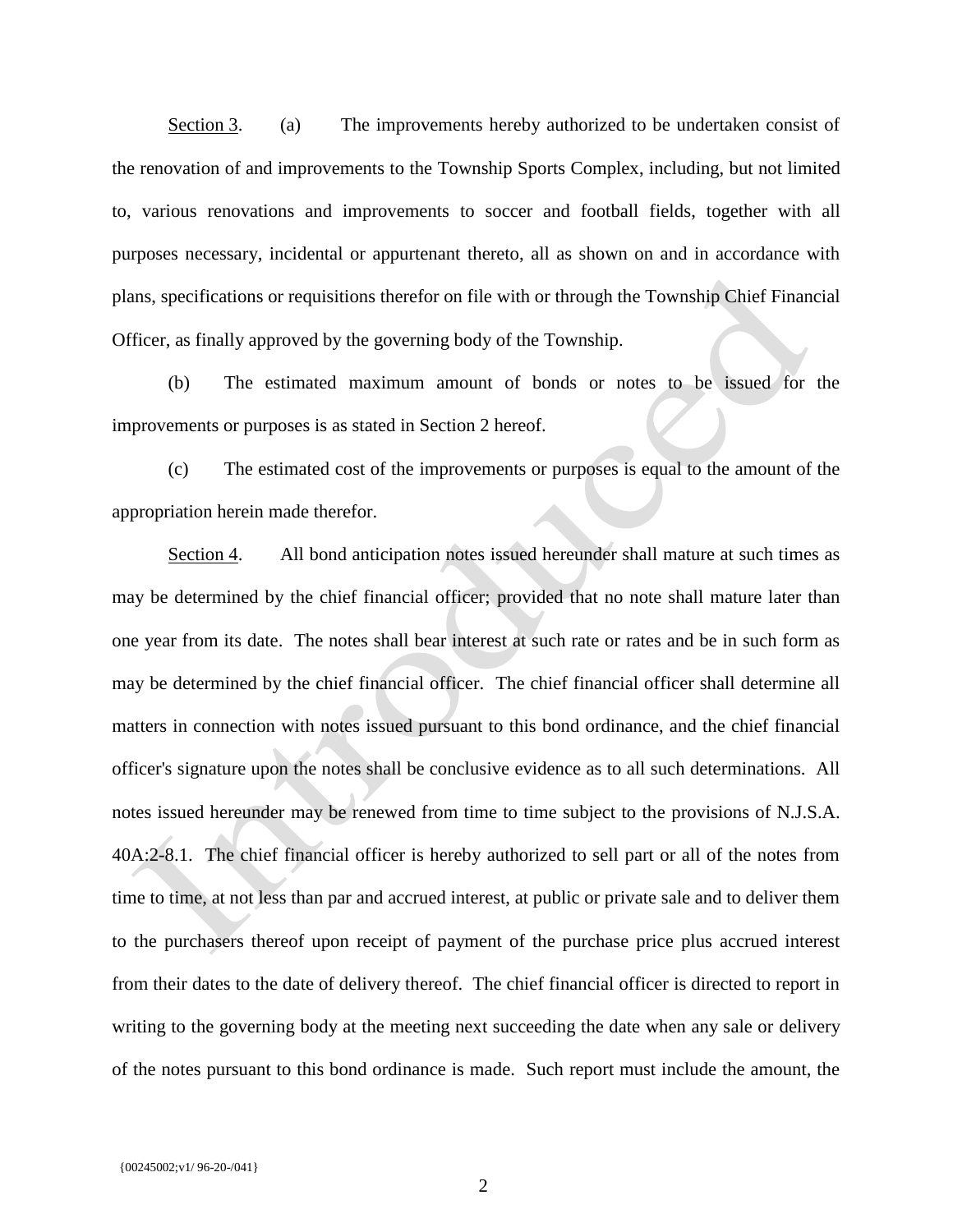description, the interest rate and the maturity schedule of the notes sold, the price obtained and the name of the purchaser.

Section 5. The capital budget or temporary capital budget (as applicable) of the Township is hereby amended to conform with the provisions of this bond ordinance to the extent of any inconsistency herewith. In the event of any such inconsistency and amendment, the resolution in the form promulgated by the Local Finance Board showing full detail of the amended capital budget or amended temporary capital budget (as applicable) and capital program as approved by the Director of the Division of Local Government Services is on file with the Township Clerk and is available there for public inspection.

Section 6. The following additional matters are hereby determined, declared, recited and stated:

(a) The improvements or purposes described in Section 3 of this bond ordinance are not a current expense and are improvements or purposes that the Township may lawfully undertake as general capital improvements, and no part of the cost thereof has been or shall be specially assessed on property specially benefited thereby.

(b) The average period of usefulness of the improvements or purposes, computed on the basis of the respective amounts or obligations authorized for each improvement or purpose and the reasonable life thereof within the limitations of the Local Bond Law, is fifteen (15) years.

(c) The Supplemental Debt Statement required by the Local Bond Law has been duly prepared and filed in the office of the Clerk, and a complete executed duplicate thereof has been filed in the office of the Director of the Division of Local Government Services in the Department of Community Affairs of the State of New Jersey. Such statement shows that the

3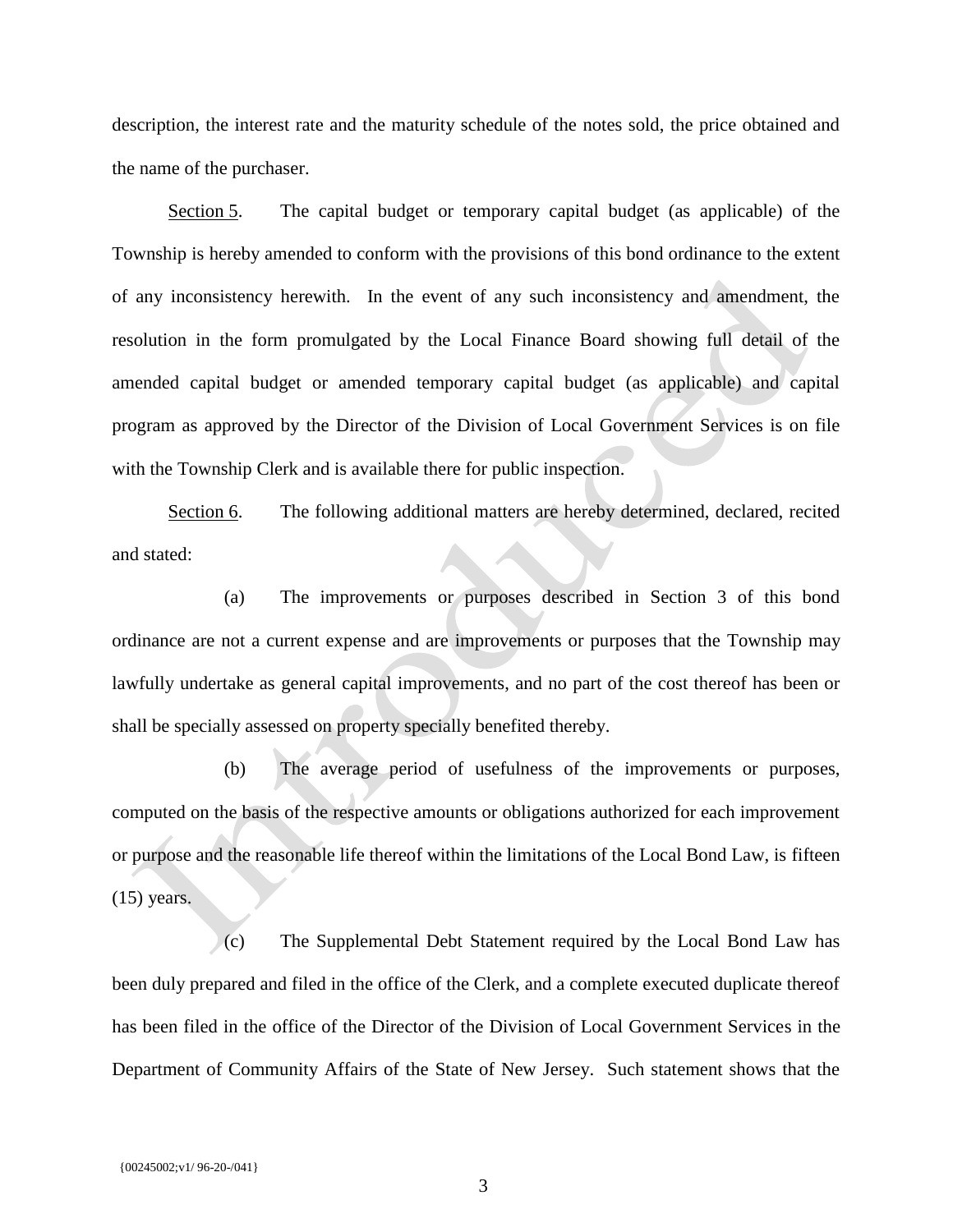gross debt of the Township as defined in the Local Bond Law is increased by the authorization of the bonds and notes provided in this bond ordinance by \$1,900,000, and the obligations authorized herein will be within all debt limitations prescribed by that Law.

(d) An aggregate amount not exceeding \$300,000 for items of expense listed in and permitted under N.J.S.A. 40A:2-20 is included in the estimated cost indicated herein for the improvements or purposes.

(e) The Township reasonably expects to commence the acquisition and/or construction of the improvements or purposes described in Section 3 hereof, and to advance all or a portion of the costs in respect thereof, prior to the issuance of bonds or notes hereunder. To the extent such costs are advanced, the Township further reasonably expects to reimburse such expenditures from the proceeds of the bonds or notes authorized by this bond ordinance, in an aggregate amount not to exceed the amount of bonds or notes authorized in Section 2 hereof.

Section 7. Any grant moneys received for the purposes described in Section 3 hereof shall be applied either to direct payment of the cost of the improvements or to payment of the obligations issued pursuant to this bond ordinance. The amount of obligations authorized hereunder shall be reduced to the extent that such funds are so used.

Section 8. The full faith and credit of the Township is hereby pledged to the punctual payment of the principal of and the interest on the obligations authorized by this bond ordinance. The obligations shall be direct, unlimited obligations of the Township, and the Township shall be obligated to levy ad valorem taxes upon all the taxable real property within the Township for the payment of the obligations and the interest thereon without limitation of rate or amount.

Section 9. The Township hereby covenants to take any action necessary or refrain from taking such action in order to preserve the tax-exempt status of the bonds and notes

4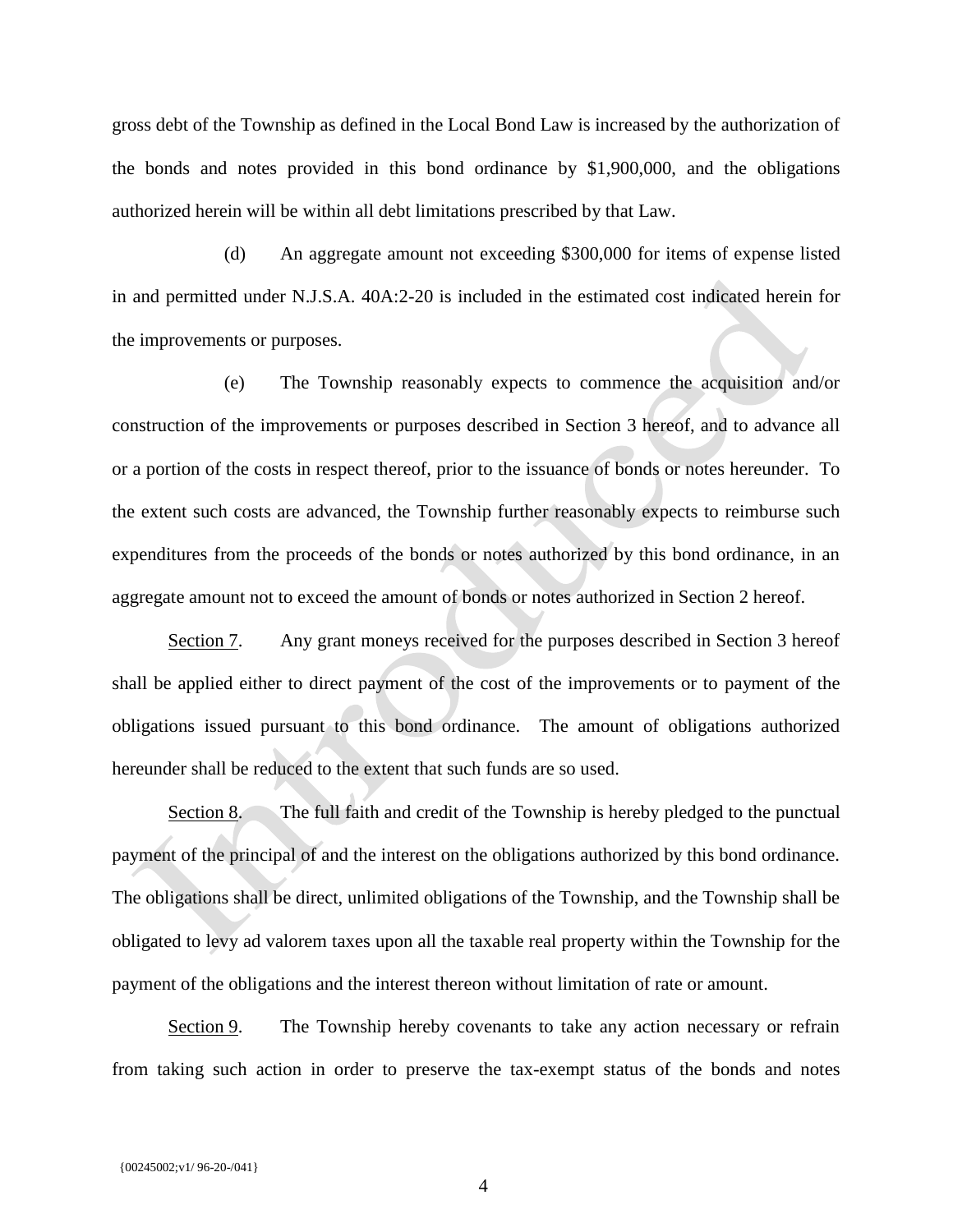authorized hereunder as is or may be required under the Internal Revenue Code of 1986, as amended, and the regulations promulgated thereunder (the "Code"), including compliance with the Code with regard to the use, expenditure, investment, timely reporting and rebate of investment earnings as may be required thereunder.

Section 10. To the extent that any previous ordinance or resolution is inconsistent herewith or contradictory hereto, said ordinance or resolution is hereby repealed or amended to the extent necessary to make it consistent herewith.

Section 11. This bond ordinance shall take effect 20 days after the first publication thereof after final adoption, as provided by the Local Bond Law.